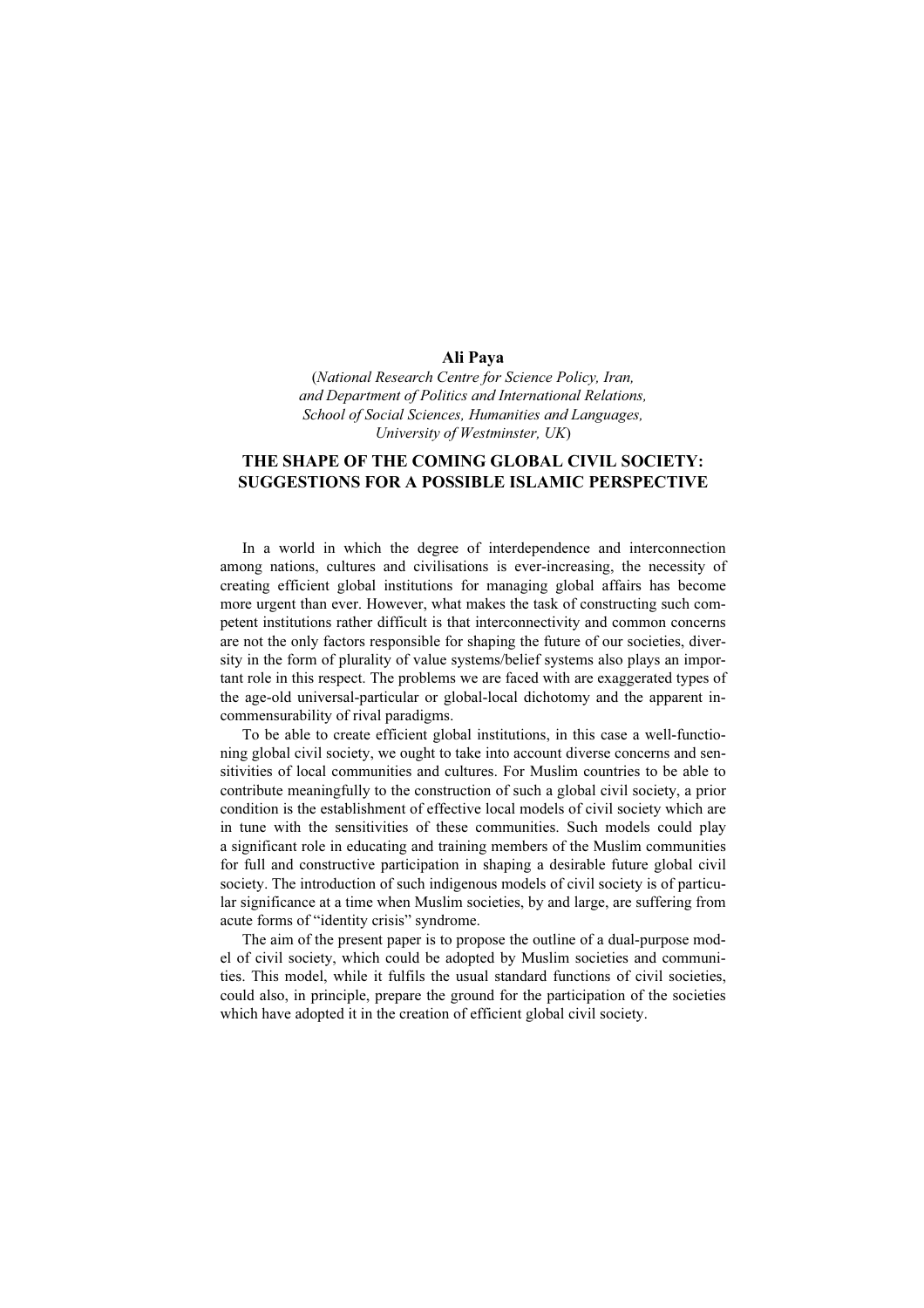### Belief-ecosystems and Identity Crisis in the Muslim World

From a cultural point of view, human beings are, in the final analysis, what they believe and think. Therefore, it will not be too wide of the mark, for the sake of the arguments of the present paper, to identify the "identity," either of individuals or communities, with their belief systems or intentionalities. Belief systems are not fixed and rigid entities. On the contrary, like living organisms, they are constantly changing and evolving in response to the changing situations in the intellectual and physical environments surrounding them. We can somewhat loosely liken individual's belief-systems to Popper's world-2, and the intellectual and physical environments with which they interact to his world-3 and world-1 respectively.<sup>1</sup> Communities' belief-systems which can be regarded as collective belief-systems or collective intentionalities, on the other hand, are part of world-3. We also use the term "belief-ecosystems" to denote sets of communities' belief-systems which are somewhat related to each other. Belief-ecosystems, on their part, like natural-ecosystems are shaped by interaction between the entities which constitute them and the environment which encompasses them.

Islamic civilisation can be regarded as a geographically vast and historically old belief-ecosystem. Within the context of this belief-ecosystem one can discern many varied and diverse belief-systems. Each of these systems has taken shape in response to factors (internal and external) that have influenced the Islamic belief-ecosystem since its inception one and half millennia ago. The emergence of Shiʻism and Sunnism as well as other less comprehensive sects, the rise of various schools of thought and intellectual disciplines, e.g., mysticism ('irfān), philosophy, theology ( $kal\bar{a}m$ ), jurisprudence ( $fiqh$ ), and the appearance of myriad forms of folk-cultures throughout Muslim lands, can all be attributed to this process of identity-formation.

The responses of Muslims to the changes in their belief-ecosystem can be classified into three general categories, namely, revolutionary transformations and conversions of a gestalt-shift type, evolutionary adaptations and adjustments, and attempts to preserve the status quo. These categories, either separately or simultaneously, can be traced in various historical periods in different parts of the Islamic world.

Belief-ecosystems, as remarked above, are constantly transforming under pressures from internal and external factors, including social, economic, politi-

 $\frac{1}{1}$ <sup>1</sup> For an account of Popper's notions of world-1, world-2, and world-3, see his *Objective* Knowledge: An Evolutionary Approach. Oxford: Clarendon Press, 1979; In Search of a Better World. Routledge, 2000. Briefly, World 1 represents the reality which exists independent of the mind. This includes the whole of universe. World 2 denotes the subjective cognitive and emotive experiences of each individual. World 3 identifies the reality which has emerged as a result of interaction between  $W_1 \& W_2$ . It is the abode of all human intellectual constructs, including books, theories, symphonies, artistic products, technologies, myths, stories, and so on.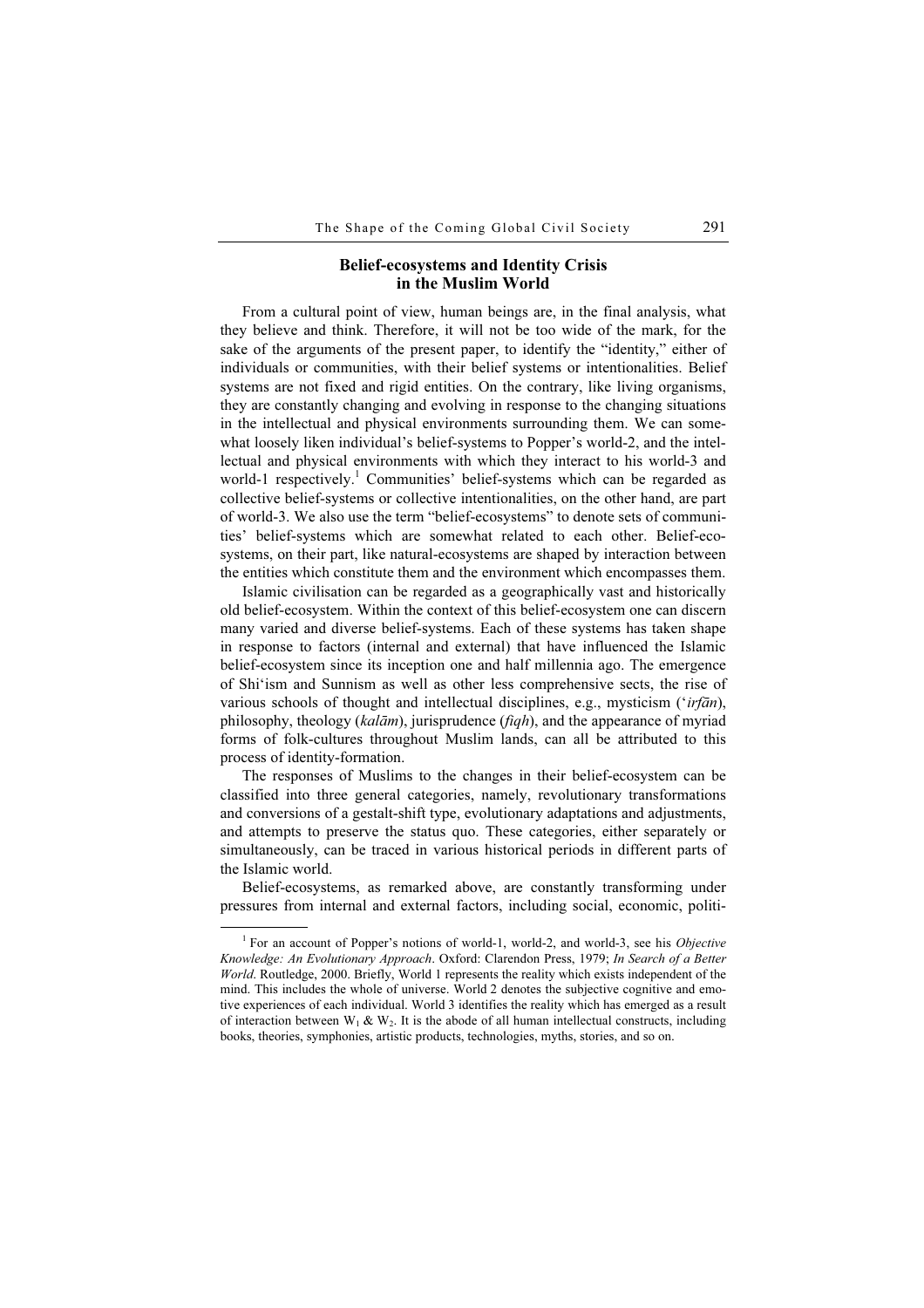cal, environmental, scientific, technological and cultural. However, although changes in the belief-ecosystems are happening all the time, it is not the case that each of these changes constitutes an identity crisis. Identity crises are defined in terms of the threats perceived by the individuals or the communities in question, the threats which these individuals or communities consider to be detrimental to their existing belief systems. In other words and to use a modern terminology, belief-ecosystems are of the type of complex systems known as "robust yet fragile" (RYF). Such systems can tolerate many drastic changes and yet are vulnerable to some particular changes that happen along their fault lines. Identity crisis is one of the major Achilles' heels for belief-ecosystems.<sup>2</sup>

The Islamic belief-ecosystem has undergone various changes in its long history. However, none of those changes were regarded as constituting an identity crisis for this belief-ecosystem. External military invasions, internal political cataclysms, environmental catastrophes and the like, did not create a widespread sense of identity crisis amongst the inhabitants of Islamic lands in previous centuries. This, of course, does not mean that during that long period one could not find cases of individuals or small groups of people who have experienced such a crisis. What it means is that a large scale crisis of identity cannot be discerned in the earlier parts of the development of Islamic belief-ecosystem. It is only since the encounter of Muslim societies with modern Western civilisation in the early nineteenth century that the symptoms of an acute and comprehensive identity crisis in the Islamic belief-ecosystem have become evident.

As a result of this encounter, among other things, a large number of new intellectual elements were (and still are being) introduced to the traditional belief systems which, in the past, were in a state of quasi-equilibrium within the Islamic belief-ecosystem. The intrusion of these new elements has disturbed the quasistability of the ecosystem. It has changed both the geometry and the dynamics of the traditional belief systems within the Islamic belief-ecosystem: the arrangements of the constituting parts of these belief systems and the ways of their interaction have undergone profound changes. In other words, the contact between Islamic societies and the West in modern times has put into motion a long and ongoing process of co-evolution.<sup>3</sup>

This ongoing process, so far, has resulted in many socio-economic and political upheavals. In Iran alone, during the twentieth century, and within the span of few decades, two major revolutions have taken place in direct response to the

 $\frac{1}{2}$  $2$  For RYF complex systems see, John C. Doyle, et.al. "The 'Robust yet Fragile' Nature of the Internet." PNAS. October 11, 2005. Vol. 102. No. 41. 14497–14502, www.pnas.org/cgi/ doi/10.1073/pnas.0501426102. <sup>3</sup>

 $3$  For a brief account of the notion of co-evolution in biology and social sphere see: Kauffman S. At Home in the Universe: The Search for Laws of Complexity. London: Penguin Books, 1995.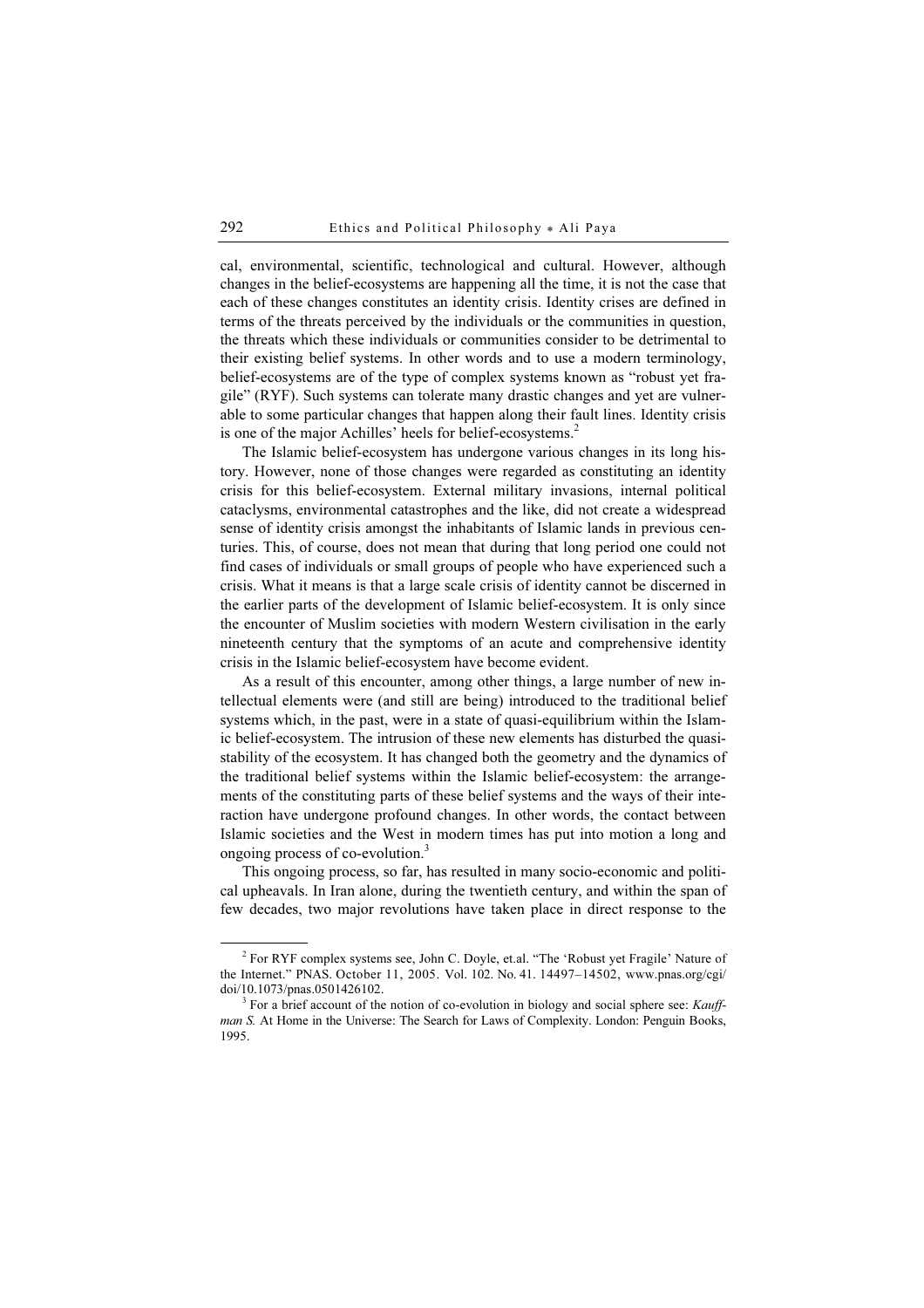flow of new elements which penetrated the traditional fabric of Iranian society.<sup>4</sup> The phenomenon of change due to the interaction between new and old elements is, of course, not restricted to Iran. Throughout Muslim lands, during the past one and a half centuries, many political regimes have been toppled, many new political parties and movements have appeared on the scene, countless new institutions and new forms of life have come into being, and a large variety of new ideas have made their debut.<sup>5</sup> In a nutshell, the encounter with the West has given rise to the phenomenon of "identity-crisis" which, in turn, has shaken the robust-yet-fragile complex system of Islamic belief-ecosystem to the core and has resulted in deep structural changes in the Muslim countries. A sure sign of the identity crisis is the appearance of soul-searching questions concerning the very fundamentals of the belief system. In the context of traditional Islamic societies, many questions which, prior to their encounter with the West, were simply taken for granted, gained a large degree of importance and urgency. People who used to take Islam as a perfect guide to life, were now forced to ask difficult and painful questions such as: "Who or what is a Muslim?", "Are Muslims as the Holy Quran points out, really the chosen nation amongst all other nations?"<sup>6</sup>, "Is Islam capable of offering efficient solutions to modern-day problems facing Islamic communities?", "Is Islam really the best religion superior to all other systems of belief"<sup>7</sup>, "Is the apparent weakness of Muslim communities in comparison to Western societies a result of deep defects within the Islamic belief systems, or is it due to the defects in the approaches and attitudes of Muslims?", "Is there such a thing as pure Islam?", "If so, then whose version of Islam is the genuine article?"

These questions and their ilk have been recurring themes in almost all Muslim societies since the early nineteenth century. In fact, one can map out the history of Muslim societies in the past one and a half centuries according to the efforts on the part of Muslims to answer these questions.

Ikhwān al-Muslimūn in Egypt, Jamā'at-i Islāmī in Pakistan, both the Constitutional and the Islamic revolutions in Iran, Taliban in Afghanistan, Al-Qā'ida in Saudi Arabia and other countries, Islamic Intellectualist Movement in Iran, and many other socio-political phenomena in Muslim lands are all examples of relentless efforts on the part of Muslims to provide answers to the above and many

<sup>&</sup>lt;sup>4</sup> Kourv E. and C. MacDonald (eds.). Revolution in Iran: A Reappraisal. London: Routledge, 1987.

The rise and fall and re-emergence of Taliban in Afghanistan, the tragic events of the  $11<sup>th</sup>$ of September, 2001, in New York and the  $7<sup>th</sup>$  of July, 2005, in London, sectarian killings in Iraq, are other examples of the process of change and upheaval in Muslim lands. The list can be continued by many more startling examples.

 $6$  "Ye are the best of peoples, evolved for mankind, enjoining what is right, forbidding what is wrong, and believing in God..." (The Holy Qur'an. Ch. III, verse 110). <sup>7</sup>

<sup>&</sup>lt;sup>7</sup> "The religion before God is Islam" (The Holy Our'an. Ch. III, verse 19). "If anyone desires a religion other than Islam, never will it be accepted of him; and in the hereafter he will be in the ranks of those who have lost" (Holy Qur'an. Ch. III, verse 85).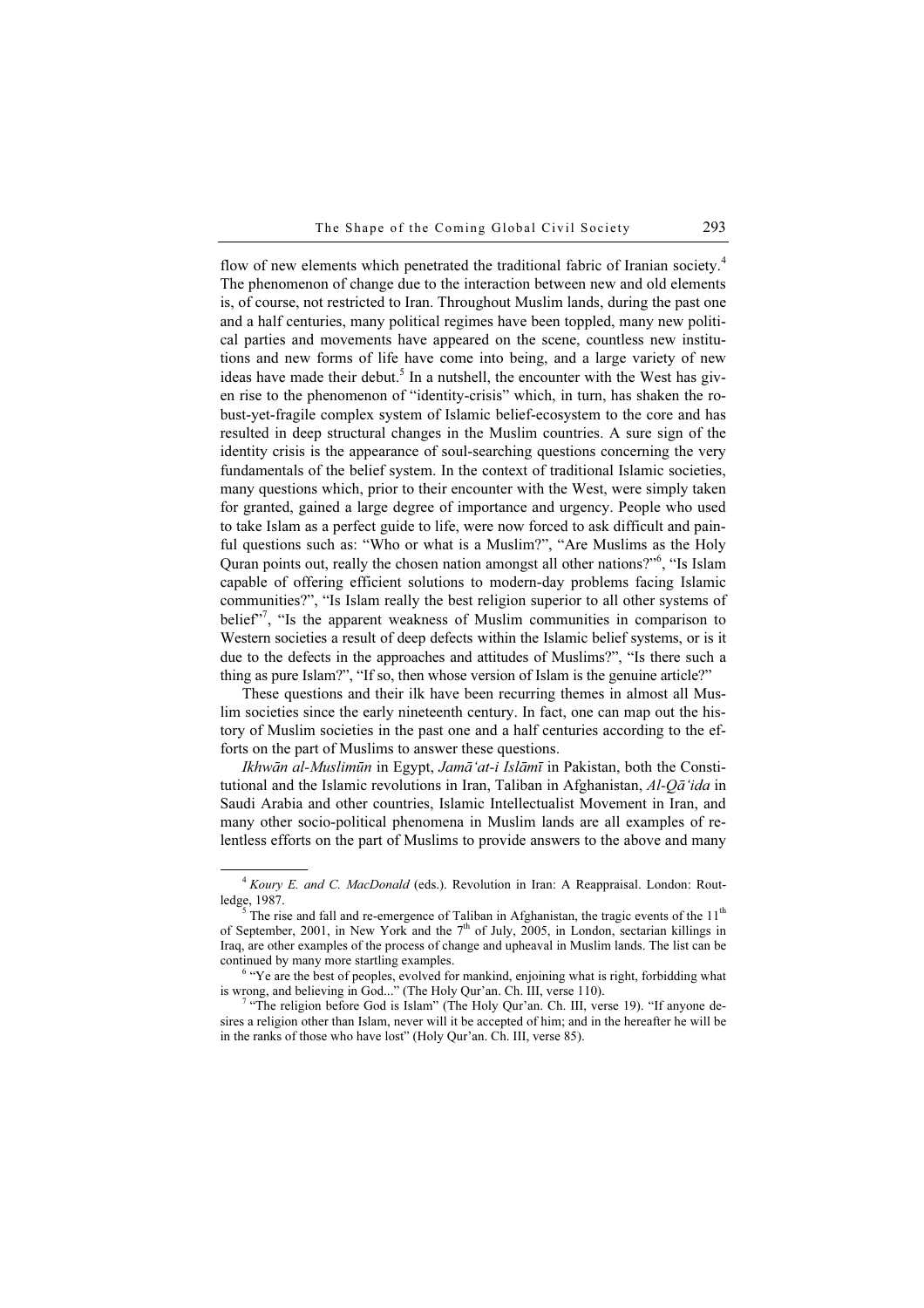more serious and disturbing questions which have emerged in the Islamic Beliefecosystem, all challenging the very foundations of this system.

Despite all these efforts, which have taken different shapes and forms, in the first decade of the twenty-first century these questions have still not found satisfactory solutions. This lack of success has further deepened an already deep crisis.

However, although no satisfactory solution so far has been found, and while any claim for a quick fix should be regarded as foolhardy, it is not the case that in Muslim lands all is doom and gloom. A closer look at the history of Islamic communities in the past one and a half centuries would reveal that, as a result of the process of co-evolution, Muslims have passed through various phases of intellectual maturation and sophistication, from disbelief and puzzlement in the early stages of their encounter with the West, to the state of suspension of disbelief, and from there to the phase of focusing on the problems and trying to get a clear understanding of the issues at hand. At present, it seems, at least in some parts of Muslim lands, Muslims have entered the phase of critical assessment of the situation and are, at long last, proposing solutions which are more realistic and competent than ever. Those who are involved in this latest phase of activities have equipped themselves with a good level of theoretical knowledge necessary for a comprehensive appraisal of different alternatives and proposing new models.

During this latest period of change, a number of major epistemological points are gradually gaining credibility amongst ever increasing portions of Muslim population especially within the younger, more educated generations. It is for example, gradually being accepted that the search for final solutions, magic wands, and panaceas, which would resolve all the difficulties once and for all, is futile. The desire for building utopias on earth is gradually giving way to the more realistic approaches of piecemeal social engineering. Learning from one's own mistakes and from the mistakes and/or achievements of others, Muslim or non-Muslim, is also gaining respect in many quarters in Muslim societies. Perhaps, most important of all, people are slowly coming to terms with the fact that just one unique and absolutely valid interpretation of Islam is not within the reach of the mortal souls; and rival interpretations, which may all appear to be equally valid, could be entertained by various groups or individuals, though this sort of epistemological pluralism need not result in a rampant relativism.

Interestingly enough, in the course of this process of co-evolution, many factors which initially deemed to solely produce grave and undesirable consequences for the integrity of the Islamic belief systems, have been also shown to have beneficial effects in bringing about changes towards further enrichment of these systems. Opening of the printing houses and publication of newspapers, the introduction of modern methods of education and the appearance of political parties were among the factors which made considerable impact on the outlook of Muslims in the past one and a half centuries. In our times, factors like globalization, advances in communication technology and information explosion, and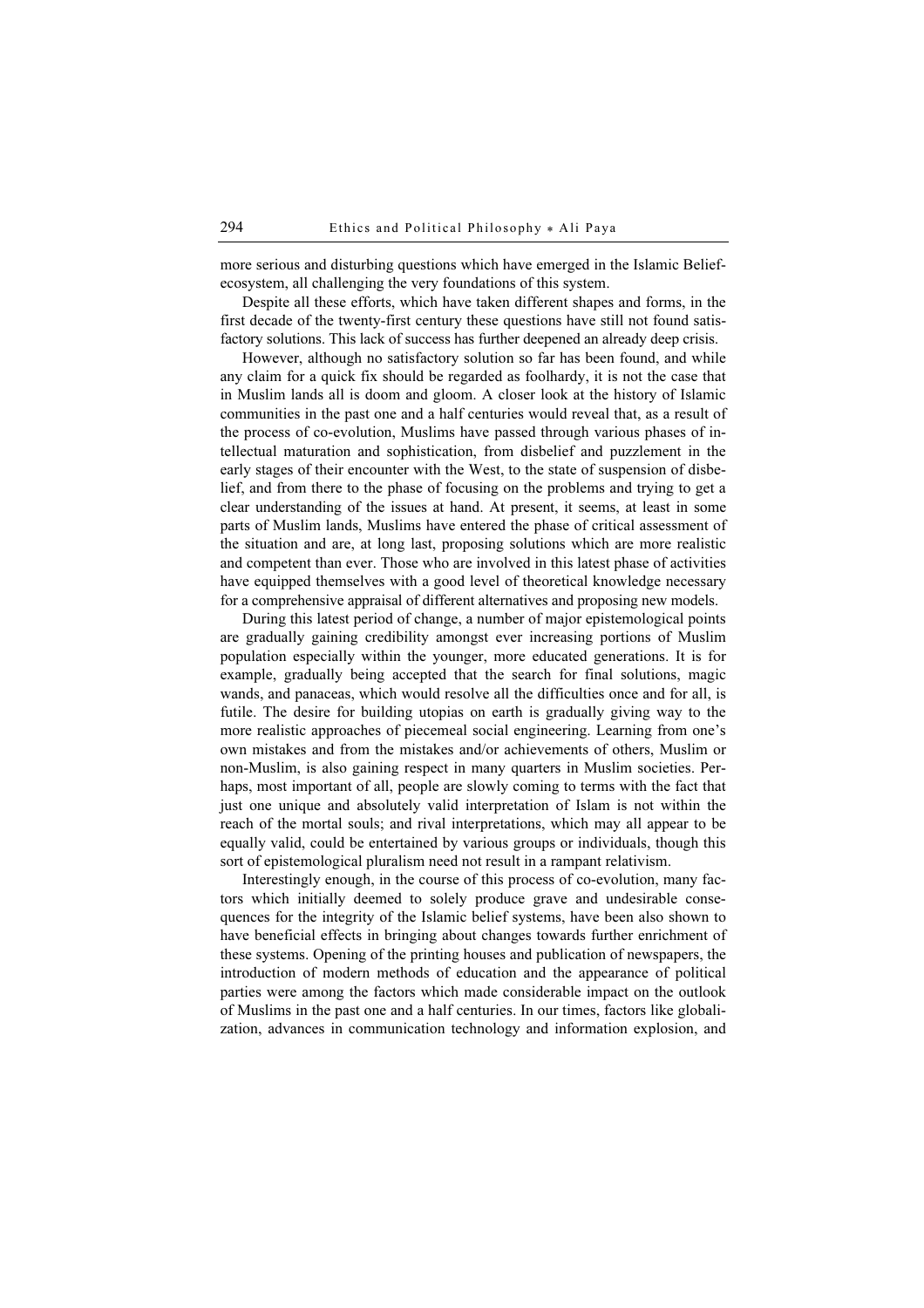continued political crises, such as the Arab-Israeli conflict, are similarly exerting enormous pressures on the existing belief systems within the Islamic beliefecosystem. Under such pressures, these belief systems should either adapt or face losing their appeal in the eyes of the faithful.

## Identity Crisis in the Muslim World and the Role of Civil Societies

Of particular interest is one emergent, or better to say, re-emerging factor which seems to be capable of playing a positive role in resolving, or at least alleviating, the identity crisis in Muslim communities. This re-emerging factor is the discourse of "civil society" which has made a remarkable comeback in the West in recent years, $<sup>8</sup>$  and is gradually gaining grounds in Muslim countries. $<sup>9</sup>$  In the</sup></sup> past few years, an impressively large number of papers and books on the subject of "civil society" have been published in various Islamic countries and several conferences and seminars have also been convened by universities, research centres, or governmental bodies in these countries, to discuss different aspects of this subject. $10$ 

In a fashion more or less comparable to what has happened in the West, the notion of "civil society" has received a mixed reaction amongst Muslim intellectuals and/or scholars, statesmen and political activists. In the West, there are those who ardently advocate such an organisation. However, there are others who would voice concern about this model. Thus, for example, whereas Ernest Gellner has praised it as an ideal whose reappearance should be heartily welcomed,<sup>11</sup> John Gray, who used to defend such a model, now argues that a more pluralistic approach, with some resemblance to the pluralism propounded by Alasdair MacIntyre,<sup>12</sup> though not identical with it, should be developed.<sup>13</sup>

 $\frac{1}{8}$  $8$  See for example: *Cohen J.L. and A. Arato*. Civil Society and Political Theory. The MIT Press, 1992. The authors have rightly emphasised that: "We are convinced that the recent reemergence of the 'discourse of civil society' is at the heart of a sea change in contemporary political culture." P. 3.

See for example: Al-Azmeh A. Islam and Modernities. London: Verso, 1993. Schwedler J. (ed.). Toward Civil Society in the Middle East: A Primer. London: Lymmer Rienner Publisher, 1995; Norton A.R. (ed.). Civil Society in the Middle East. Leiden: J. Brill, 1995; Glasius M., D. Lewis and H. Seckinelgin (eds.). Exploring Civil Society: Political and Cultural Contexts. London: Routledge, 2004.<br><sup>10</sup> For the Proceedings of one such Conference see: The Realisation of the Civil Society in

the Islamic Revolution of Iran: An Anthology. Tehran: The Organisation for the Cultural Doc-

 $11$  Gellner E. Condition for Liberty: Civil Society and Its Rivals. London: Hamish Hamilton, 1994.<br><sup>12</sup> MacIntyre A. After Virtue. Notre Dame: University of Notre Dame Press, 1984; MacIn-

tyre A. Whose Justice? Which Rationality? Notre Dame: University of Notre Dame Press, 1988.<br><sup>13</sup> Gray J. Enlightenment's Wake: Politics and Culture at the Close of the Modern Age.

London: Routledge, 1995.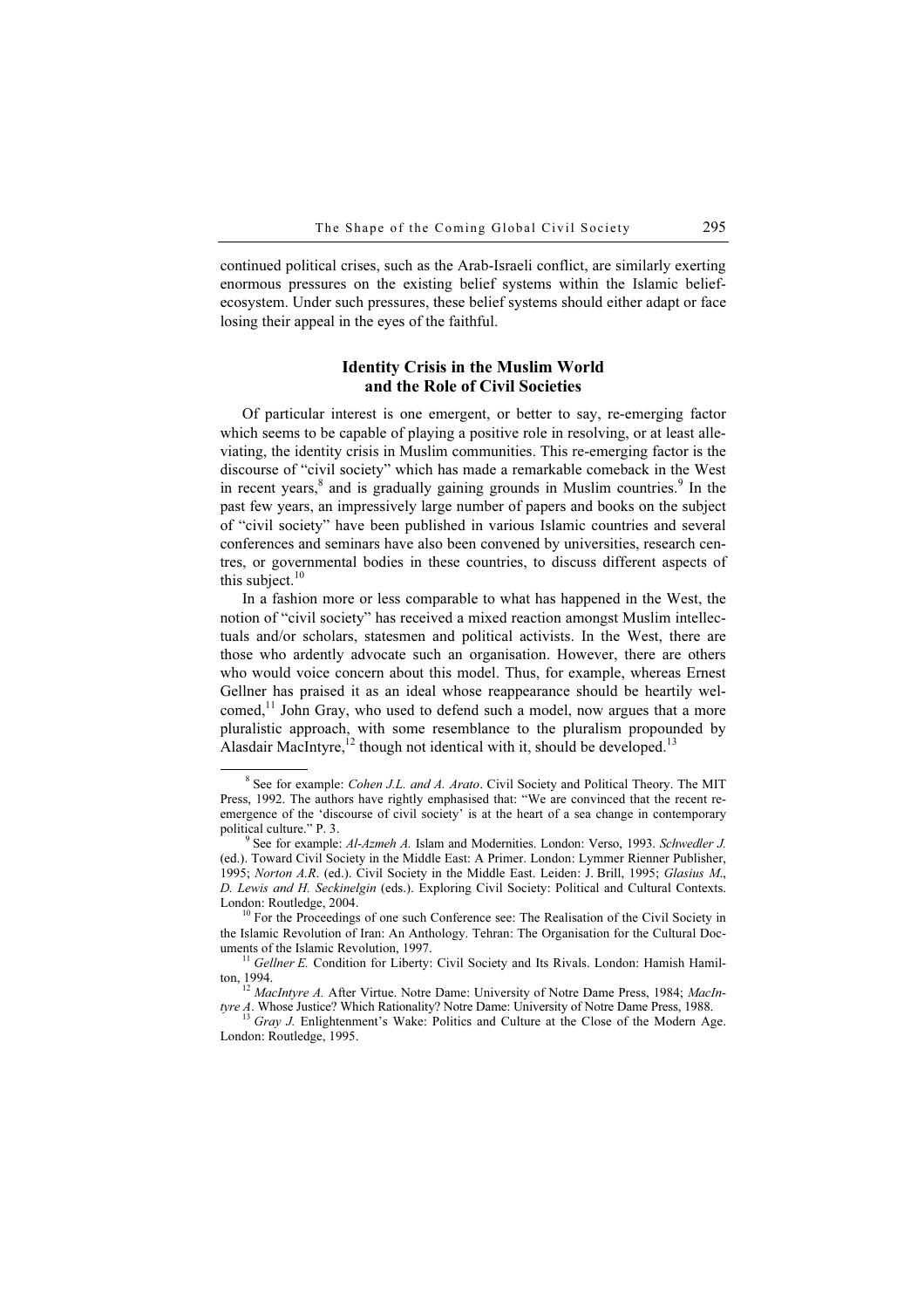In the context of the Islamic belief-ecosystem too, there are those who argue that this notion is quite incompatible with Islamic views.<sup>14</sup> Others are advocating an *Islamic* civil society.<sup>15</sup> And yet a third group are of the view that the notion of a "civil society" is ideology-neutral.<sup>16</sup>

To adjudicate between these seemingly discordant positions, we have to impose a rather restrictive condition. The critical dialogue concerning the status of civil society within the boundaries of Islamic belief-ecosystem could most successfully be held with those interlocutors who subscribe to some interpretations of Islam which would endorse and uphold the essential right of reason in pursuing real life problems.<sup>17</sup> I shall call these interpretations, the "rational" readings of Islam, for want of a better word. With regard to these interpretations it could be asked, is civil society realisable in an Islamic environment? And if so, is it desirable?

It is the argument of this article that the "rational" approaches to Islam will benefit from some bona fide model of civil society, provided that they remain open to rational criticism and appraisal. It will be further argued that while there is no incompatibility between the notion of civil society and Islamic doctrines, the concept of an Islamic civil society needs to be handled with care; otherwise it may give rise to undesired consequences. It is one of the arguments of the present article that properly constructed indigenous models of civil society could play significant roles not only in resolving the identity crisis in the Muslim lands but also in helping Muslims to participate in the creation of effective global civil societies.

However, to begin, we should make it clear what we mean by a bona fide model of civil society. Adopting as well as adapting a working definition suggested by Cohen and Arato,<sup>18</sup> I would regard civil society as a sphere of social interaction between the state on the one hand and economy on the other. This sphere, in its turn, is composed of the family, voluntary associations, social movements, and forms of public communication and self-mobilisation. Civil society, in this sense, is institutionalised and generalised through laws and rights. However, in this model, civil society is not identified with all social life outside

<sup>&</sup>lt;sup>14</sup> This point has been further developed in the subsequent discussion.<br><sup>15</sup> Nadri Abyaneh F. Civil Society and the City of the Prophet (Madinat al-Nabi) // The Realisation of the Civil Society in the Islamic Revolution of Iran: An Anthology. Tehran: The Organisation for the Cultural Documents of the Islamic Revolution, 1997.<br><sup>16</sup> *Muhammadi M*. Civil Society as a Method. Tehran: Nashr-e Qatreh, 1996.<br><sup>17</sup> The relation between reason and religion within the Islamic belief-

and complicated one. Taking a cursory glance at the history of Islam, it can be seen that Muslims have adopted three different attitudes towards the use of reason and the rational attitude. Some have regarded it as a dangerous enemy for belief. Others have emphasised the compatibility of reason and religion. And the third group have urged going beyond the realm of reason and into the realm of direct and immediate religious experience. <sup>18</sup> Ibid. P. IX. No. 8.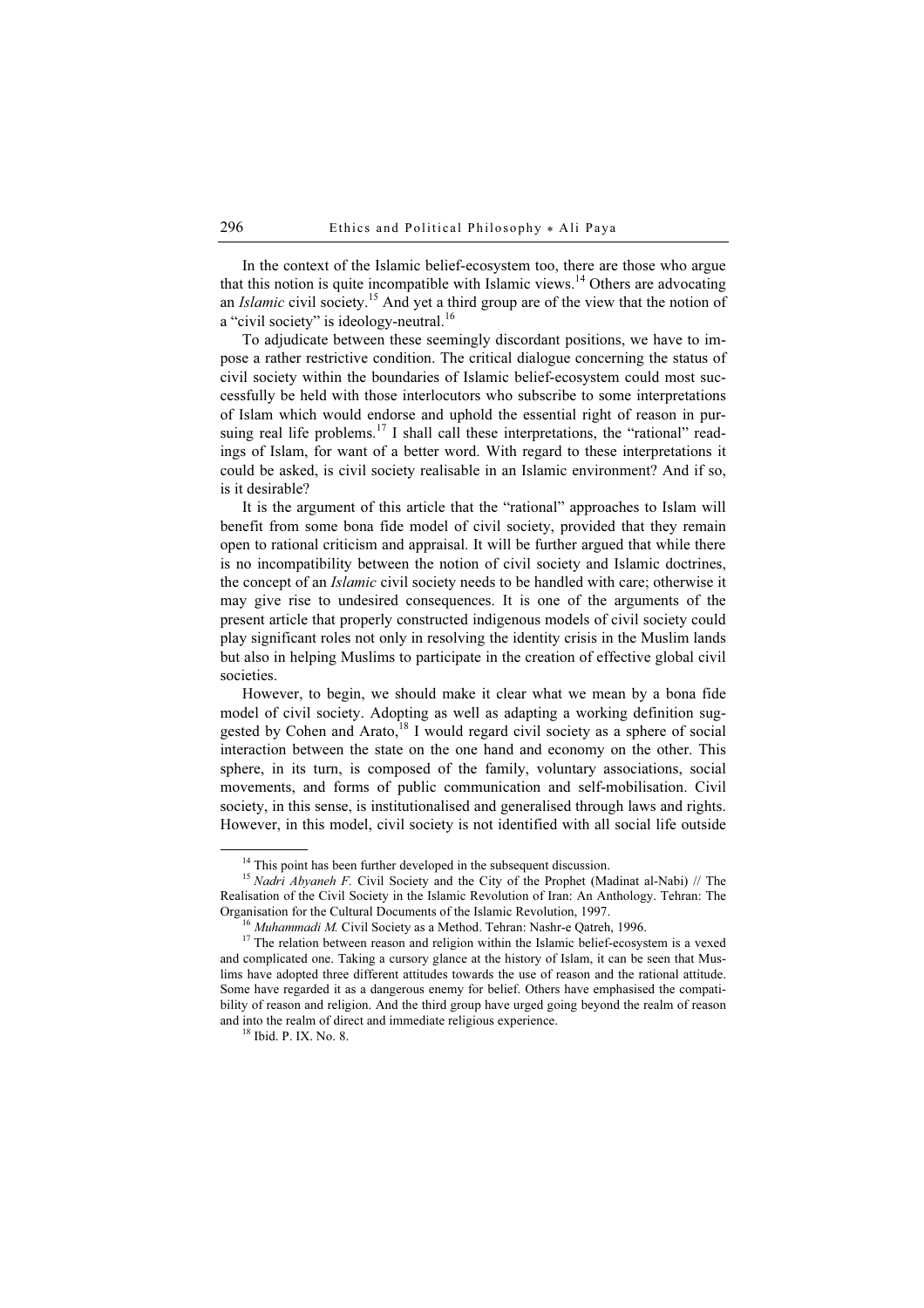the administrative state and economic process in the narrow sense. Thus, for example, according to this working definition, political organisations, political parties and parliaments, as well as organisations of production and distribution of goods, like firms, co-operatives and partnerships, are not part of civil society per se. The political and economic role of civil society is not directly related to the control or conquest of political and/or economic power but to the generation of influence through the life of democratic associations and unconstrained discussions in the cultural public sphere.

The argument against compatibility of civil society with Islam has appeared in two distinct forms. On the one hand, there are those writers, usually Western Orientalists, and occasionally their Oriental followers, who, following Max Weber,<sup>19</sup> would claim that, contrary to the Western cities, the structure of Islamic societies has not been amenable to the emergence of civil societies. B.S. Turner, in an influential study, has thus summarised the two main features of this line of argument:

"The first is to make a dichotomous contrast between the static history and structure of Islamic societies and the evolutionary character of occidental Christian culture ... The second ... is to provide a list of causes which explain the stationariness of Islamdom. The list typically includes the absence of private property, the general presence of slavery and the prominence of despotic government. ... These features ... can be summarised by the observation that oriental social formation possessed an overdeveloped state without an equivalent 'civil society'".<sup>20</sup>

However, as a number of researchers have shown, the above argument is based on an oversimplified picture of the life in Islamic societies and cities, from which many essential aspects are omitted. For example, it has been shown that in many Islamic cities, Muslim professional guilds and urban corporations had actually created embryonic civil societies. Louis Massignon, for instance, has observed that:

"There was not a single town, from Central Asia to Mesopotamia, which did not have its 'ayyarūn. They seem to be more closely linked with the local bourgeoisie in support of a native prince. Sometimes the bourgeoisie relied on them in resisting the authorities. In the majority of towns which had no *charta* (police force) they formed an indispensable local militia, upon whom the race of the city relied $^{1,21}$ 

Bernard Lewis, in a more critical vein, having compared the similarities and the differences between the Muslim and the Western European urban grouping, has endorsed the independent nature and social function of the Islamic guilds:

<sup>&</sup>lt;sup>19</sup> Cf.: Weber M. The City. Ed. D. Martindale and G. Neuwirth. London: The Free Press, 1958.

<sup>&</sup>lt;sup>20</sup> Turner B.S. Capitalism and Class in the Middle East. Heinemann Books Ltd., 1984. P. 68.<br><sup>21</sup> Massignion L. Sinf // Encyclopaedia of Islam. 1<sup>st</sup> edition. Vol. II. Leiden: J. Brill, 1935.

P. 962.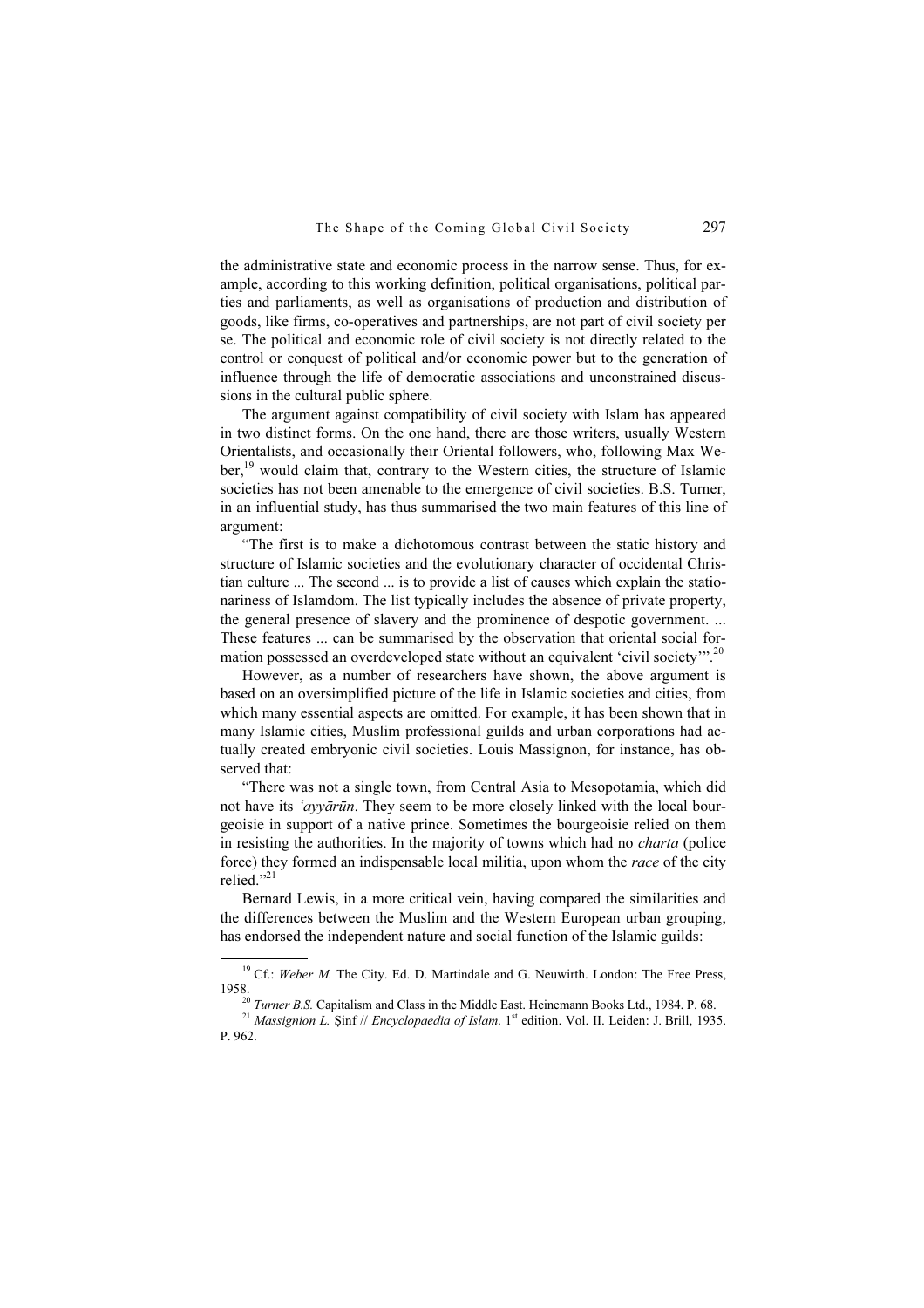"Unlike the European guilds, which were basically a public service, recognised, privileged and administered by public authorities, seigniorial, municipal or royal, the Islamic guild was a spontaneous development from below, created not in response to a state need but to the social requirements of the labouring masses themselves<sup>"22</sup>

Apart from the *charta* and the Islamic guild (sinf), a number of other institutions also emerged in the course of the evolution of Islamic Civilisation. These institutions could be regarded as the precursors to the modern institution of civil society.<sup>23</sup>

Whereas the Orientalists have based their argument against the compatibility of the models of civil society and Islam on the so-called "stationariness of Islamdom," some Muslim writers have argued against the thesis of compatibility from a doctrinal point of view. According to these writers, who, by and large, advocate a traditional approach to Islam, civil society is a product of the liberal philosophical tradition and this tradition is inherently at odds with the Islamic ideas and ideals. S. Larijani, the present Head of Iran's judiciary, is amongst the advocates of this view. In a paper entitled "Religion and the Civil Society," he has spelled out the main argument of this group of writers in the following way:

"In a nutshell, civil society and liberalism are twin brothers, and one of the main theses of liberalism, and therefore of the civil society, is the neutrality of the state. This is not consistent with pure Islamic doctrines unless one is so infatuated with liberalism that one does not care about such an inconsistency, and that is another matter.

Contrary to the views of a number of myopic intellectuals, liberalism is not only incompatible with the fundamentals of religious belief in general, and with Islamic thought in particular, but also poses grave philosophical problems for the individual. A necessary consequence of the liberal doctrine is that every immoral law, provided that it is endorsed by all and sundry, is then enactable and it is the duty of the state to pave the way for its implementation. This is because the state has no criterion for distinguishing wrong and right. Its only obligation is to safeguard the liberties. If people decided that abortion or homosexual life style

 $^{22}$  Lewis B. Islamic Guilds // Economic History Review, VIII (1937). P. 35–36. Other researchers, emphasising the historical importance of these embryonic civil societies within the context of Islamic cities and Muslim communities, have gone further to show that, while from a doctrinal point of view, there has been no restriction for the flourishing of civil society in the past Islamic communities, other historical and environmental factors have hampered their development. For one such defence of the notion of urban autonomy and civil society in Islamic cities, see: Ebrahimi M.H. Islamic City: Quest for the Urban Identity in the Islamic World (unpublished Ph.D. thesis). London: SOAS, 1994.<br><sup>23</sup> For a discussion of various forms of civil societies in a traditional Islamic society see my

paper, titled "Civil Society in Iran: Past, Present and the Future" in: Glasius M., D. Lewis and H. Seckinelgin (eds.). Exploring Civil Society: Political and Cultural Contexts. London: Routledge, 2004.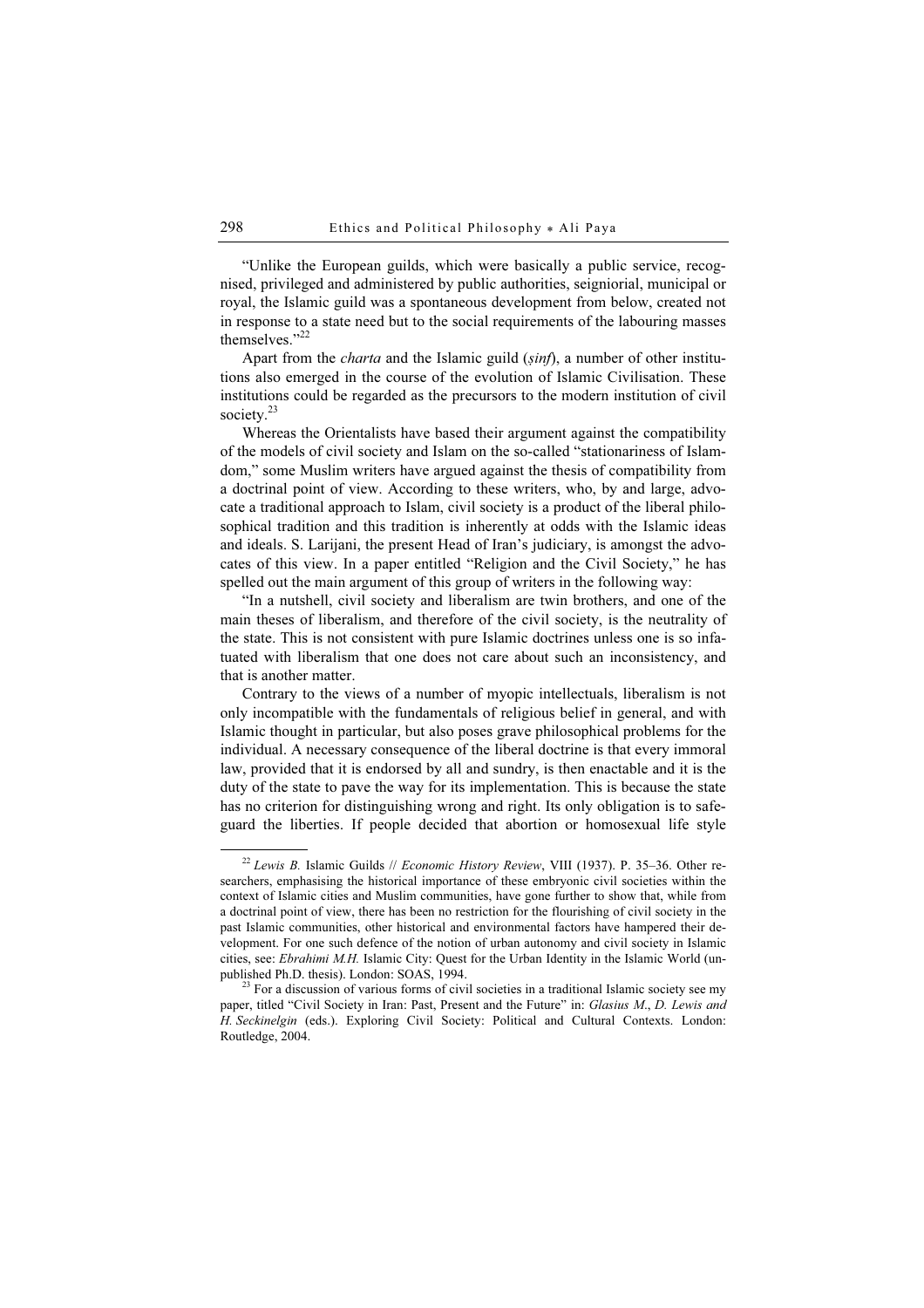should be allowed, then the state must follow suit and modify its laws to accommodate these demands. ...

Such ideas are not only untenable from an Islamic point of view, because among other things, Islam does not endorse moral pluralism, but are also faced with irresolvable philosophical difficulties."<sup>24</sup>

A critical assessment of arguments of traditional Muslim writers takes us beyond the scope of the present paper. However, suffice it to say that the development of the models of civil society has not been a prerogative of the liberal thinkers in its narrow sense. Hegel, Marx, as well as subsequent Socialist and Marxist writers, have also made significant contributions in this field.<sup>25</sup> Moreover, to equate laissez-aller, or unconstrained freedom, with liberalism is to refute the actual history of ideas.

It seems the main objection of traditionalist Muslim writers to the notion of civil society is that such a society, which they regard to be a product of liberalism, would pave the way for moral and social decadence.<sup>26</sup> Though one could sympathise with such concerns, one should not, as some of these writers seem to have done, conflate permissiveness with moral pluralism. While the former could lead to moral impropriety, the latter basically involves divergent sub-moralities in relation to the same area of conduct. In other words, moral pluralism is not equal to moral relativism and "anything goes" attitude in moral life. Liberal minded Muslim writers are among the foremost critics of moral relativism.<sup>27</sup>

In the past two decades, and after the demise of state-administered Socialism and the discrediting of fully-fledged free-market economy and rampant laissezfaire, many thinkers have striven to develop more refined models of civil society in which the rights and liberties of the individuals are reconciled with a partnership between the state and the society. In such models, great emphasis has been placed on the importance of morality as a method for conducting the affairs of the state and the individual. $^{28}$ 

 $28$  For a Socialist version of such refined models of civil society see: Keane J. Democracy and Civil Society. Note 25; Cohen J.L. and A. Arato. Civil Society and Political Theory. Note 8. These authors have based their model of the views of J. Habermas. Karl Popper has tried to combine the aspirations of Liberalism with some of the ideals of Socialism. See: Popper K. The Lesson of This Century. London: Routledge, 1997. J. Shearmur, in his The Political

<sup>&</sup>lt;sup>24</sup> Larijani S. Religion and the Civil Society // The Realisation of the Civil Society. P. 211–

<sup>226. &</sup>lt;sup>25</sup> Cf.: *Keane J.* Democracy and Civil Society. London: Verso, 1988. Ch. 2; *Hall J.* (ed.).

<sup>&</sup>lt;sup>26</sup> Cf.: *Larijani S.* Religion and the Civil Society. Note 24. Similar views can be found in the works of M.T. Misbah Yazdi, a professor of philosophy at Qom seminary, who is, by far, one of the most ardent proponents of this position. For a clear and concise statement of his position see: *Misbah Yazdi*, *M.T.* Islam vs. Liberalism  $// Iran$ . Vol. IV, No. 966. P. 8.

 $27$  For a critique of moral relativism in the shape of moral particularism, see my paper "In Defence of Universal Moral Principles and Values" in the Proceedings of the Gulen Confe-<br>rence, 25-27 October, 2007.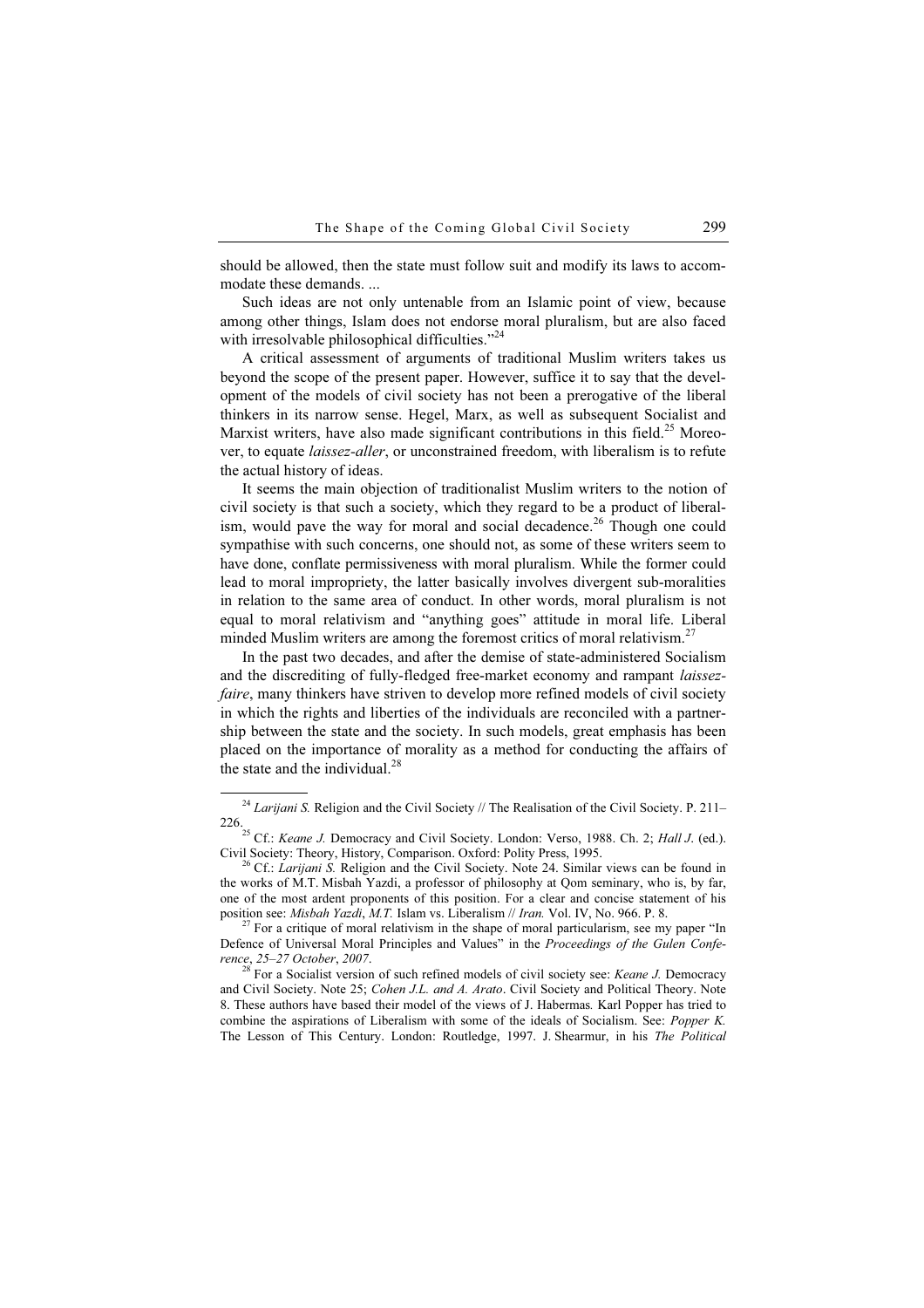Delicate philosophical distinctions aside, the model of civil society, alluded to above, with its strong moral component, would not only provide great assistance to the more "rational" interpretations of Islam, but it should also prove to be attractive even to traditionalist Muslim writers. In fact, the affinities between a civil society shaped according to the above approaches and the more traditional interpretations of Islam do not end here. One can think of such a society as not just built on a Hobbessian kind of social contract, but as one which also benefits from a moral contract or a covenant.<sup>29</sup> A society built on social contract, as J. Sacks has observed, "is maintained by an external force, the monopoly within the state of the justified use of coercive power. A covenant, by contrast, is maintained by an internalised sense of identity, kinship, loyalty, obligation, responsibility and reciprocity. Parties can disengage from a contract when it is no longer to their mutual benefit to continue. A covenant binds them even — perhaps especially, in difficult times. This is because a covenant is not predicated on interests, but instead on loyalty, fidelity, holding together even when things seem to be driving apart."<sup>30</sup>

However, while this model of civil society might succeed in mitigating the opposition of more conservative and traditional Muslim writers, it may prompt the discontent of more critically-minded citizens of Muslim communities. It might, for example, be argued against this approach to the civil society that to let the moral law to take precedence over the law of the land could lead to dangerous and undesirable consequences. It might also be argued that this model harbours a latent communitarianism, which gives cause for concern to more liberalminded Muslim intellectuals.

Despite these worries, it seems that a model of civil society in which morality takes a prominent place in regulating the relations between the individuals as well as between the institutions can still be upheld in the face of the criticisms levelled against it. Thus, for example, for those who are worried that the law of the land might be undermined, one can reiterate H.L.A. Hart's argument $31$  that

citizens, and this contract is moral, not political. See: Reiss H. (ed). Kant's Political Writings. Cambridge: Cambridge University Press, 1991.<br><sup>30</sup> Cf.: Sacks J. The Politics of Hope. London: Jonathan Cape, 1997.<br><sup>31</sup> Hart H.L.A. Essays in Jurisprudence and Philosophy. Oxford: Clarendon Press, 1983.

Essay two.

Thought of Karl Popper (London: Routledge, 1996), has discussed Popper's brand of Liberalism. For the significance of the moral component in Popper's thought, and the notion of morality as a method, see: Paya A. Translator's Note // Popper K. Dars-i in qarn. Tehran: Tarh-i Naw, 1998. Among the modern liberal writers, Isaiah Berlin, too, has tried to develop a version of Liberalism in which the rights and liberties of the individual and the social responsibilities of the state could be reconciled. John Gray has called Berlin's model "agonistic Liberalism" and has discussed it in his Post Liberalism: Studies in Political Thought (London: Routledge, 1993) and *Berlin* (London: Harper and Collins, 1994).<br><sup>29</sup> Kant, too, was of the view that governments are obliged to keep their contract with their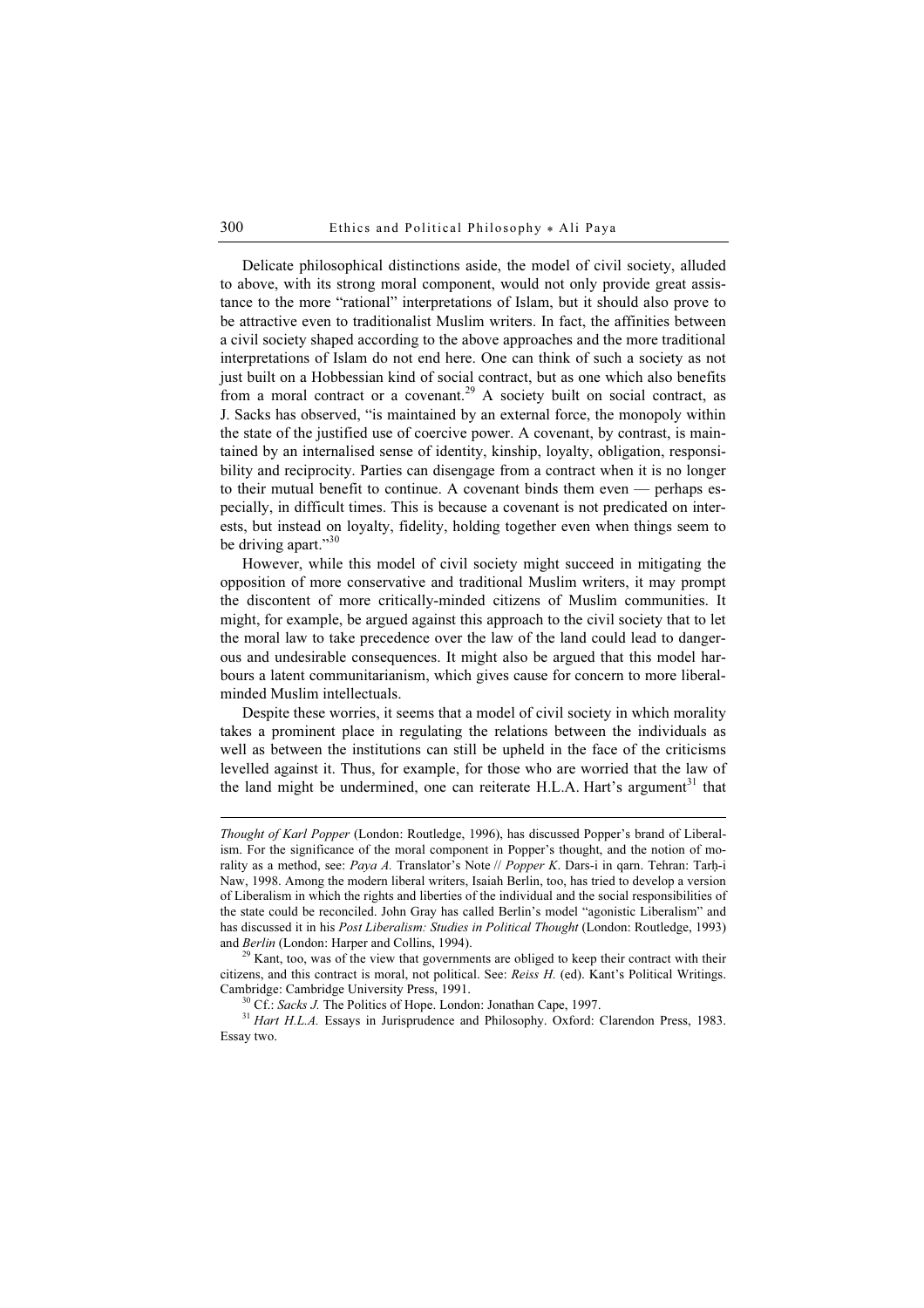the law of the land is a set of fallible interpretations by mere mortals and as such is not only profane, but may not even be moral in an ideally desired sense. However, such a law has to be made as moral as possible. A new model of civil society which lays emphasis on the moral principles can facilitate this process. The law-makers, in a fashion which is not dissimilar to the way science approaches the notion of truth, $32$  will be encouraged to constantly revise their laws in manners which strengthen the laws' moral elements.

As for the second objection, it can be argued that, in the proposed model, the emphasis is placed on moral norms, which can be shared by all members of a diverse society. Such moral norms constitute a set of moral values and principles. This set, given human beings' shared concerns, is of course, not an empty one. Moreover, since rampant value relativism is untenable, the common moral denominator of the society can be further expanded through dialogue and rational discussions.<sup>33</sup>

Within the framework of the proposed model of civil society, citizens can play an active role in producing better interpretation of the laws governing the conduct of the society. Critical debates and constructive discussions amongst the citizens and the authorities would pave the way to constantly producing new and better balanced laws and implementing them in more effective ways.

Civil society in the defined sense can also exert considerable influence with respect to a satisfactory resolution of the so-called identity crisis in the Islamic countries. The identity of an individual partly takes shape in his or her society.<sup>34</sup> However, the regimes and governments in many Islamic countries are despotic or non-democratic. In such countries, there is very limited room for manoeuvre for the individual. As a result, the individuals' identity will not have enough chance to flourish and their potentials cannot be fully actualised. In a civil society strengthened with the notion of moral covenant, values like freedom, equity, solidarity, democracy, and the basic human rights can all be realised. Such a civil society can facilitate the constructive interaction between different elements of the belief systems and, therefore, can assist in producing novel solutions to the so-called crisis of identity.

 $32$  For the notion of approximation to truth, see: *Popper K*. Conjectures and Refutations.

London: Routledge and Kegan Paul, 1963.<br><sup>33</sup> For an argument against value relativism, see: *Berlin I*. The first and the Last // *The New York Review of Books*, Vol. XLV, Number 8, 1998.

 $34$  This of course should not be interpreted as implying a deterministic notion of identity. On the contrary, it can be argued that, while external factors such as race, gender, language, geography and history all play a role in shaping one's identity, the openness of the universe and the indeterminacy of the evolutionary process plus the role of man's free will would render deterministic and fatalistic models of identity untenable. Cf.: Popper K. The Open Universe: An Argument for Indeterminacy. London: Hutchinson, 1982; Popper K. and J. Eccles. The Self and Its Brain: An Argument for Interactionism. London: Routledge, 1977.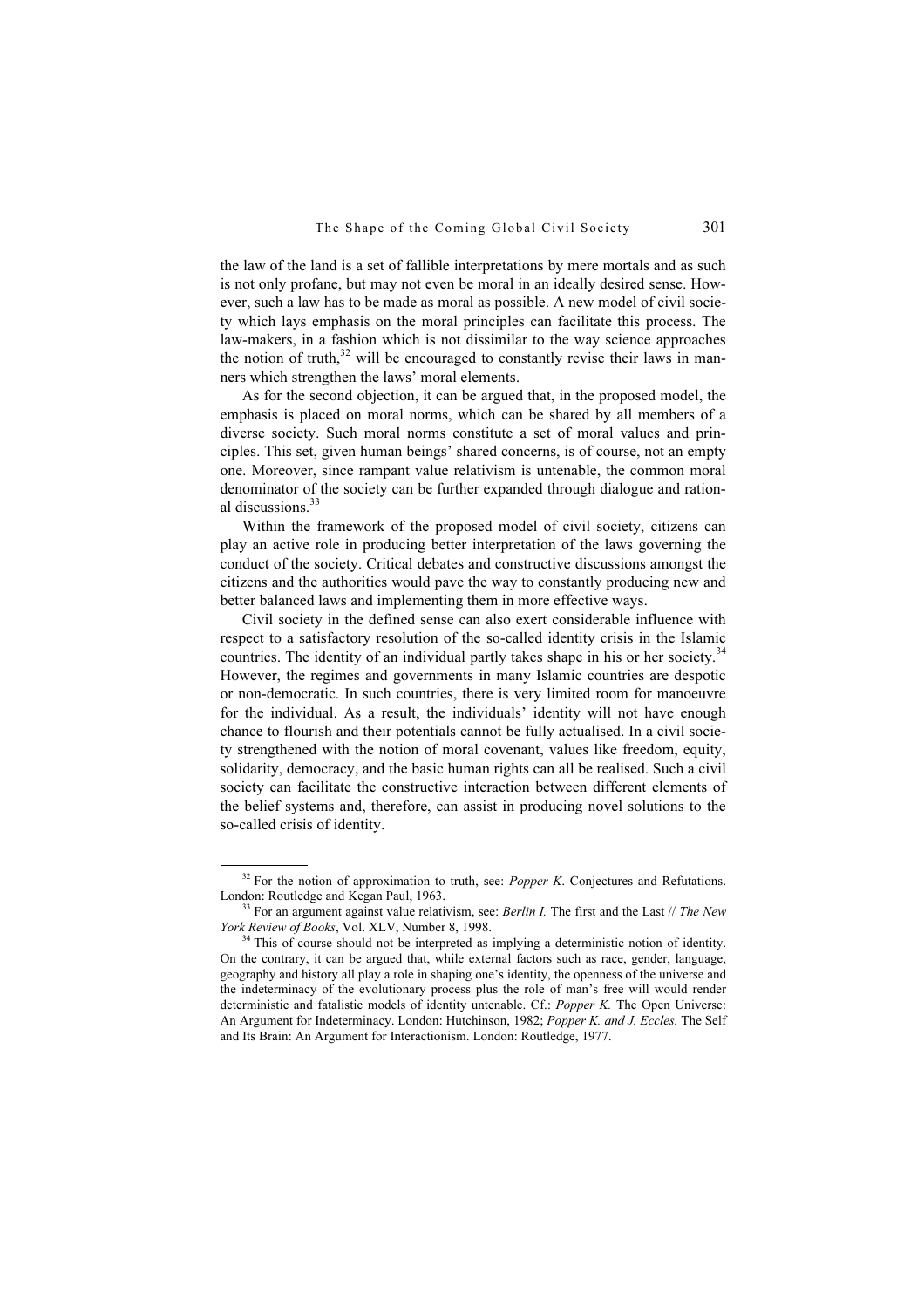However, from among various interpretations of Islam within the Islamic belief-ecosystem, only those which I called the "rational" readings are most amenable towards the above model of civil society. Other interpretations, like the fundamentalist or the traditionalist, tend to be more exclusionist and insist upon drawing rigid boundaries between the "insiders" and the "outsiders".<sup>35</sup> These interpretations are not only in danger of distorting the real message of Islam, which purports to be a universal religion, a world view for humanity at large, but also posing increasing threat to the stability of Muslim societies. This is because modern Muslim societies are increasingly becoming pluralistic. In such societies, just one form of life cannot be imposed upon all the citizens.

#### Islamic Civil Societies and Global Civil Society

Now, granted that there is no incompatibility between the Islamic teachings, at least according to the more rational interpretation of Islam, and the notion of civil society, it can further be asked whether the prospective civil society in an Islamic society is necessarily value neutral or can there be such a thing as Islamic civil society.

Traditionalists, as we have already seen, argue that Islamic civil society is a superfluous or an incongruent concept: We either have Islamic society or civil society. And, since these two societies are based on two different ideologies, they cannot be reconciled.<sup>36</sup> However, some secular Muslim writers also endorse the traditionalists' view on this subject. The following quotation taken from a letter posted on the Internet a few years ago contains one such argument:

"Islamic civil society is an oxymoron. Civil society is a secular construct, which either exists or does not exist. If we accept the idea of an Islamic civil society, then in principle we should also agree to the legitimacy of Christian, Hindu, and Jewish civil societies. But that would be tantamount to celebrating the exclusionist character of societies, an atavistic approach at best."<sup>37</sup>

Indeed, in defence of the above argument, it can be argued that civil society, like the different forms of government and various other institutions and social constructs, which have evolved during the process of maturation of human civilisation, is, in a sense, an instrument and therefore, ideology and value neutral. It is a means to an end, and, like all other means, can be used properly or be misused. Therefore, apparently it does not make sense to talk of such a thing as an "Islamic Civil Society."

 $35$  For a discussion of these various interpretations of Islamic views, see my paper: Paya A. Recent Developments in Shi'i Thought // *Muqtedar Khan M.A.* (ed.). Islamic Democratic Discourse: Theory, Debates, and Philosophical Perspectives. New York–Oxford: Lexington

<sup>&</sup>lt;sup>36</sup> Cf.: *Larijani S.* Religion and the Civil Society. Note 24.  $\frac{37}{1}$  Iftikhar Ahmad. Islamic Civil Society. http://www.pakistanlink.com/Letters/97/Dec/ 19/08/html.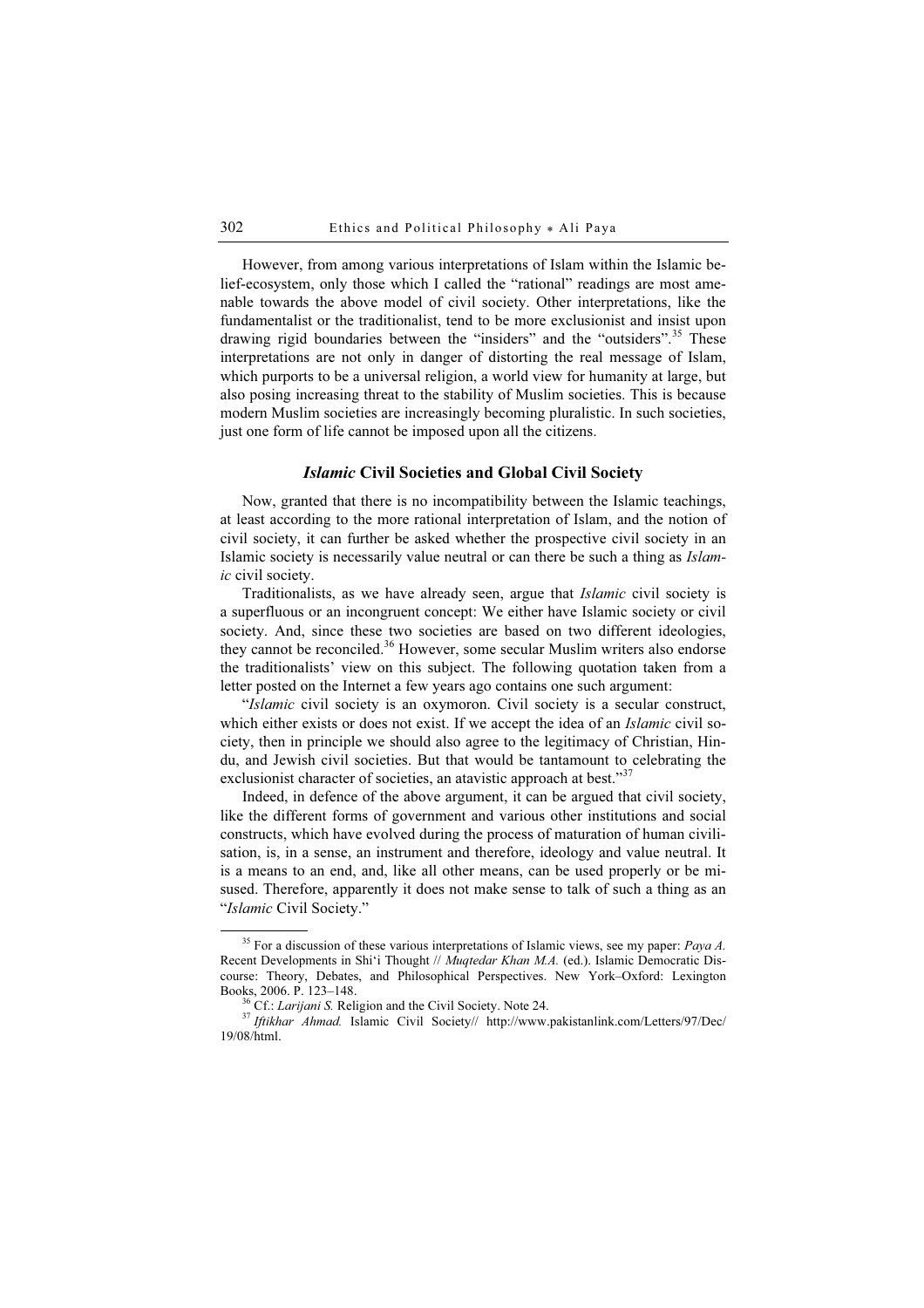The above argument, though on the face of it may appear to be sound, is nonetheless incomplete and as such can be even misleading. It is true that all social constructs can be regarded as instruments or technologies. In this sense, they are ideology and value neutral. Technologies, machines or instruments are, by and large though not entirely, defined by their main functions. For example, a car, a TV set, a parliament, a university, etc. are all defined, and, in this sense, distinguished from each other, according to their main functions. However, all social constructs could also be considered with respect to their ends or telos. From this point of view, the social constructs would embody the values which the social actors through their collective intentionalities interject into them. For example, in the UK all schools have their own specific "ethos" and "mottos" which serve, among other things, in distinguishing each from the rest, despite the fact that as educational institutes they all have similar functions. In this sense, the model of civil society, advocated here, is value-laden. And apparently, also in this sense, one can legitimately talk of an Islamic civil society. In a nutshell, an Islamic civil society is a kind of civil society which provides all the main *functions* of any efficient model of civil society anywhere in the world, while carry with it the values which belong to the Islamic value system.

The thesis of Islamic civil society, however, needs further clarification. For example, whose Islam is meant in such a society? Is there just one model of Islamic civil society or many? Apparently, we are faced with a dilemma here. To opt for the first horn of the dilemma would bring about the charges of narrowmindedness. To go for the second horn however, would, presumably, amount to arbitrariness.

The above dilemma, despite its frightful horns, is not irresolvable. Earlier in the article, I pointed out that only some rational interpretations of Islam are amenable to the idea of civil society. It should also be borne in mind that civil society as a social construct is open to the functions which the collective intentionality of its creators would assign to it. In the context of an Islamic society in which a rational interpretation of Islam is the dominant element of its belief ecosystem, the citizens assign their desired functions to a model of civil society whose broad characteristics were briefly explained above. Such a construct bears the values which the members of this particular form of life assign to it. Some of these values are universal human values and some are more specific to the way of life and tradition of the society in question. However, a necessary condition for the applicability of these extra indigenous values to the model of Islamic civil society is that they must not clash with the universal values already embedded in the model.

It must be emphasised that in an Islamic society in which a rational-critical interpretation of Islam is the dominant element of its belief ecosystem the citizens are open to interactions in a pluralist manner. They are not imprisoned in a particular way of life. On the contrary, for them the Islamic ideals and ideas act as regulative principles, in the Kantian sense, as ideal objectives. They combine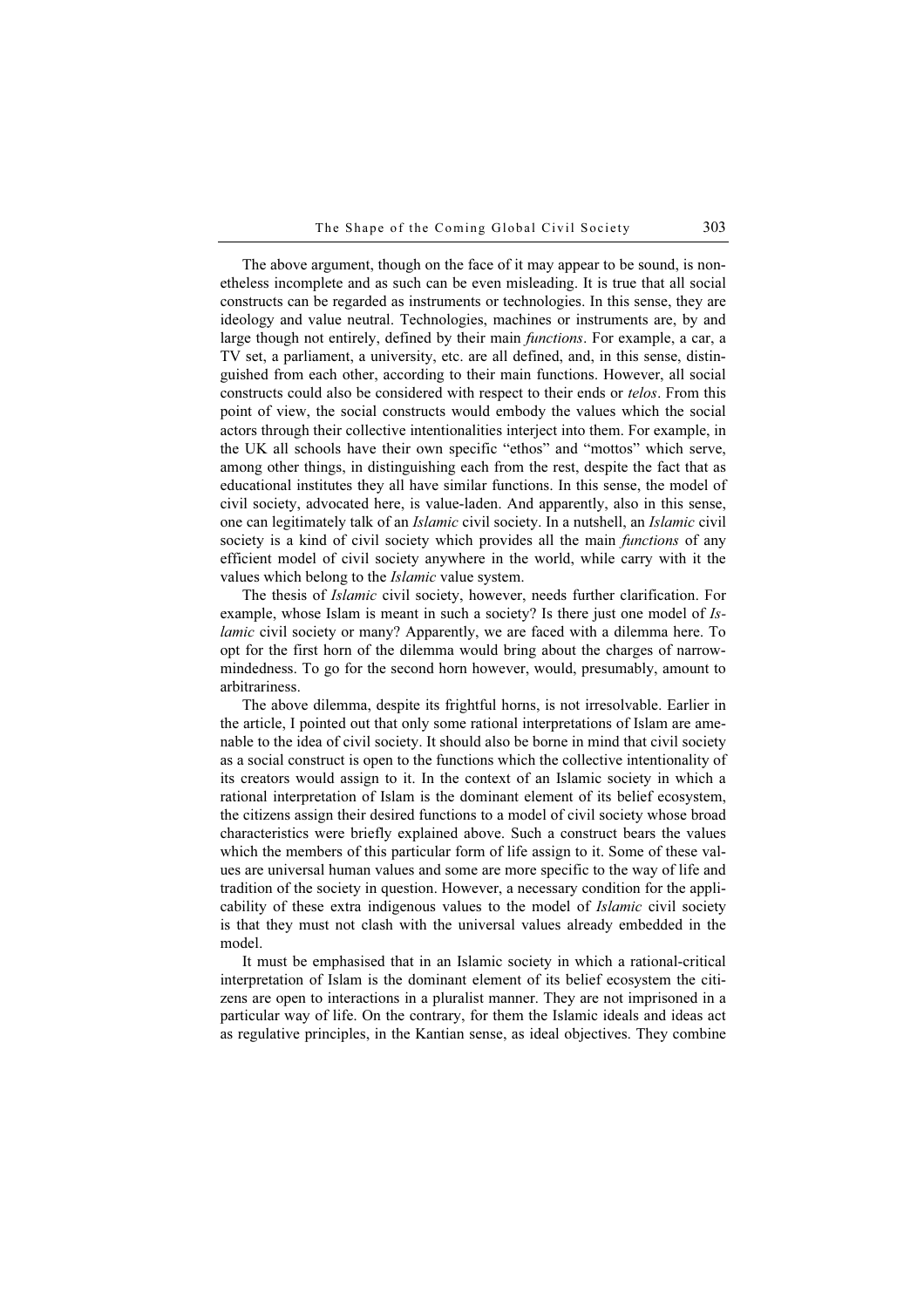their rational interpretations of these principles with their knowledge and experiences of modern time, to create novel syntheses which would better assist them to conduct their personal and collective affairs.

One of such syntheses is a model of civil society along the lines briefly explained in this article. Such a model, among other things, could help the "rational" interpretations of Islam to meet the challenges of identity crisis. The identity crisis, as pointed out above, is nothing but a serious threat to the very existence of the belief systems. In responding to this threat, only those belief systems which are the fittest could survive. And the fittest systems are those which have the highest capacity for adaptability and coping with the rapidly changing situations.

It is a known fact in the natural ecosystems that those organisms which make the best use of the resources available within their own ecosystem stand a better chance of survival. By analogy, it can be argued that those belief systems which make the best use of the resources within their own belief ecosystems, i.e., their own "past traditions", will be in a more advantageous position to ward off the threats to their integrity. $38$ 

Within the context of the Islamic ecosystem, there exists a strong tradition with a long history whose main characteristic has always been the great emphasis which it lays on such basic values as freedom, tolerance, equity, responsibility, love and respect for all manifestations of God on earth, i.e., all creatures small and large, animate or inanimate.

It could be argued that, in meeting the challenges facing Muslim communities in the third millennium, those rational interpretations of Islam which could manage to combine the best elements of their own past tradition with the most effective modern constructs, such as a model of civil society more or less similar to what is briefly described here, are better placed to weather the storm which is blowing over the Islamic lands.

Within the boundaries of a society which is based on such a combined approach, the ideal of siblinghood of humanity will be pursued. Such an ideal was stated almost 700 years ago by the great Persian poet and sage Saʻdi of Shiraz, whose words of wisdom grace the entrance to the Hall of Nations in New York:

Of one Essence is the Human race; Thusly has Creation put the Base; One Limb impacted is sufficient, For all Others to feel the Mace.

This is an ideal, like truth, which we can strive towards. It is of course an operative ideal, not an unrealistic utopian dream. To move towards it, the notions of responsibility, freedom, equity, and pluralism need to be disseminated. Fortu-

 $38$  For a discussion of the importance of the "tradition" and the rational approach towards it, see: Popper K. Towards a Rational Theory of Tradition // Conjectures and Refutations. London: Routledge and Kegan Paul, 1972.